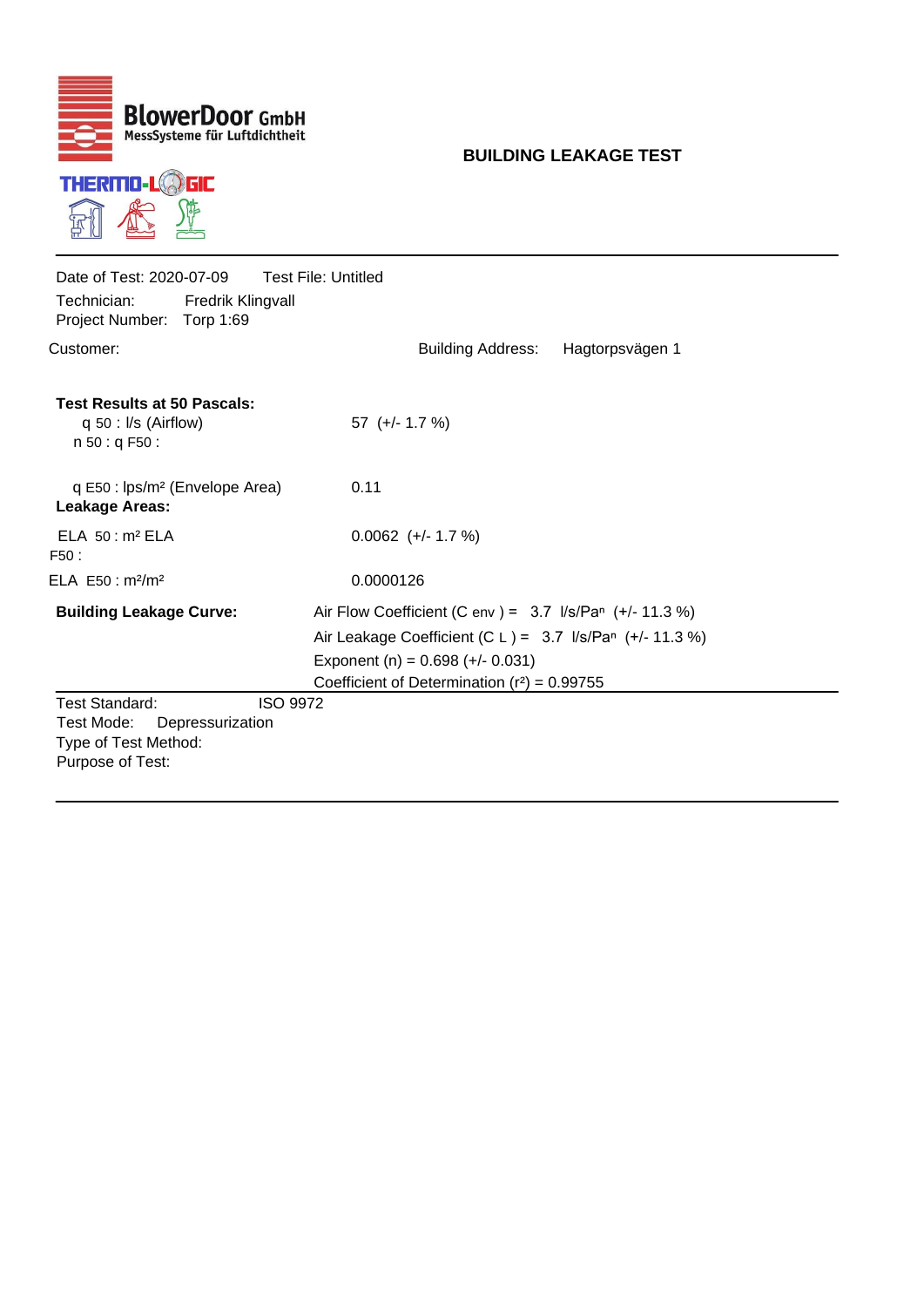

Date of Test: 2020-07-09 Test File: Untitled

| <b>Building Information</b>                                 |                                  |
|-------------------------------------------------------------|----------------------------------|
| Internal Volume, V (m <sup>3</sup> ) (according to ISO)     |                                  |
| Net Floor Area, A F (m <sup>2</sup> )<br>(according to ISO) |                                  |
| (according to ISO)<br>Envelope Area, A E (m <sup>2</sup> )  | 493.1                            |
| Height (m)                                                  | 3.2                              |
| <b>Uncertainty of Dimensions (%)</b>                        | 5                                |
| <b>Year of Construction</b>                                 | 2020                             |
| <b>Type of Heating</b>                                      |                                  |
| <b>Type of Air Conditioning</b>                             |                                  |
| <b>Type of Ventilation</b>                                  | None                             |
| <b>Building Wind Exposure</b>                               | <b>Highly Protected Building</b> |
| <b>Wind Class</b>                                           | Moderate Breeze                  |
| Eautomant Information                                       |                                  |

| <b>Equipment Information</b> |                            |                |                      |                                |  |  |  |
|------------------------------|----------------------------|----------------|----------------------|--------------------------------|--|--|--|
| Type                         | <b>Manufacturer</b>        | Model          | <b>Serial Number</b> | <b>Custom Calibration Date</b> |  |  |  |
| Fan                          | <b>Energy Conservatory</b> | Model 4 (230V) |                      |                                |  |  |  |
| <b>Micromanometer</b>        | <b>Energy Conservatory</b> | DG1000         | 938                  | 2017-11-01                     |  |  |  |